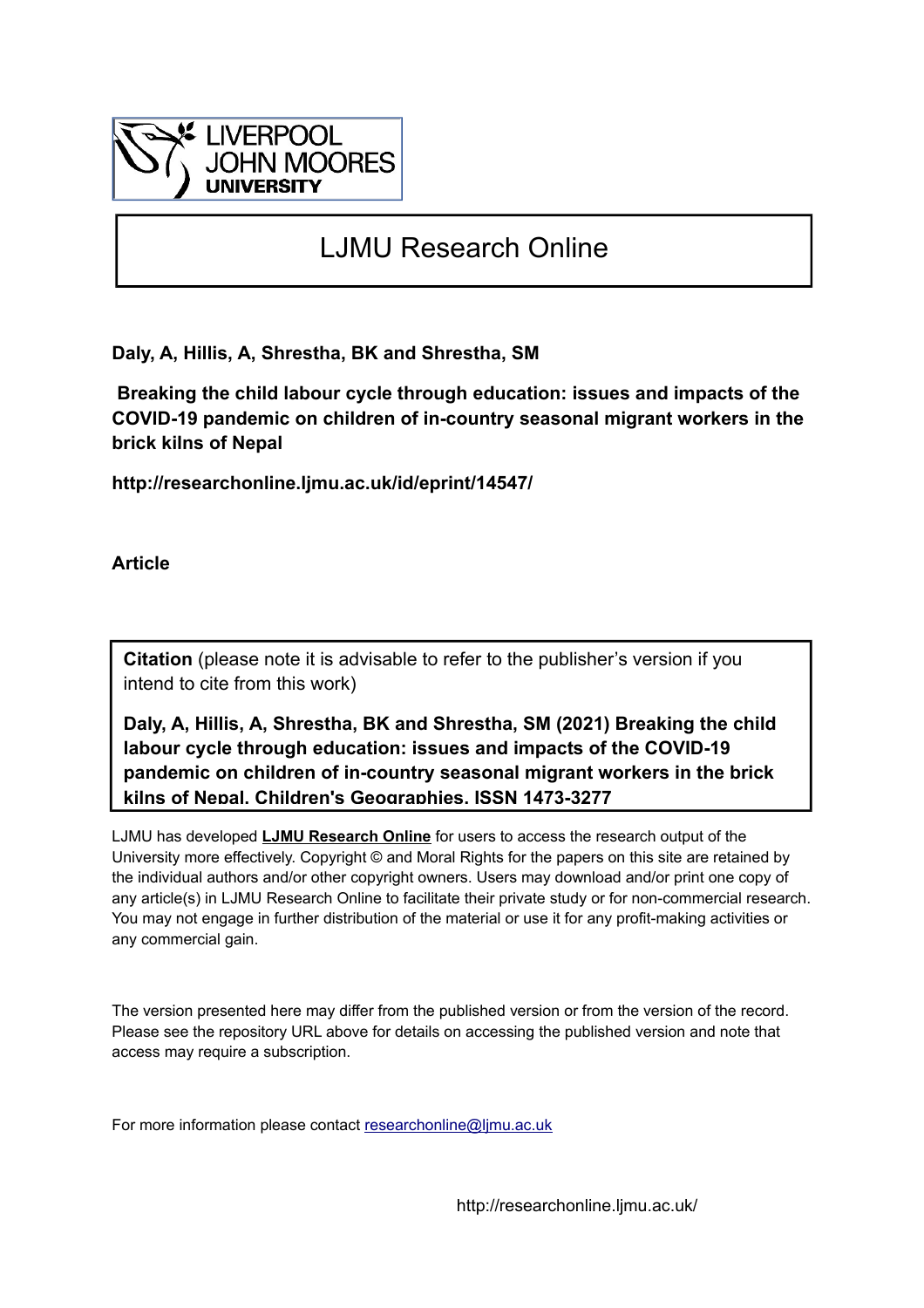**Children's Geographies Viewpoints Submission revisions with author details**

Angela Daly<sup>a\*</sup> and Alyson Hillis<sup>b</sup> and Shubhendra Man Shrestha<sup>c</sup> and Babu Kaji Shrestha<sup>d</sup>

<sup>a</sup>School of Education, Liverpool John Moores University, Liverpool, UK; <sup>b</sup>Public Health *Institute, Liverpool John Moores University, Liverpool, UK, <sup>c</sup>Global Action Nepal, Kathmandu, Nepal, <sup>d</sup>Global Action Nepal, Kathmandu, Nepal*

\*corresponding author, Dr Angela Daly, School of Education, Liverpool John Moores University, IM Marsh Campus, Barkhill Road, L17 6BD. Email: [A.Daly@ljmu.ac.uk](mailto:A.Daly@ljmu.ac.uk)

# **Affiliations**

Dr Angela Daly, School of Education, Liverpool John Moores University, UK.

Corresponding Author [A.Daly@ljmu.ac.uk](mailto:A.Daly@ljmu.ac.uk)

Orchid :<https://orcid.org/0000-0002-5493-7291>

Alyson Hillis, Public Health Institute, Liverpool John Moores University, UK.

[A.Hillis@2017.ljmu.ac.uk](mailto:A.Hillis@2017.ljmu.ac.uk)

<https://orcid.org/0000-0002-7286-0136>

Shubhendra Man Shrestha, Global Action Nepal, Nepal. [shrestha.sm@gmail.com](mailto:shrestha.sm@gmail.com)

Babu Kaji Shrestha, Global Action Nepal, Nepal. [newnepal014@gmail.com](mailto:newnepal014@gmail.com)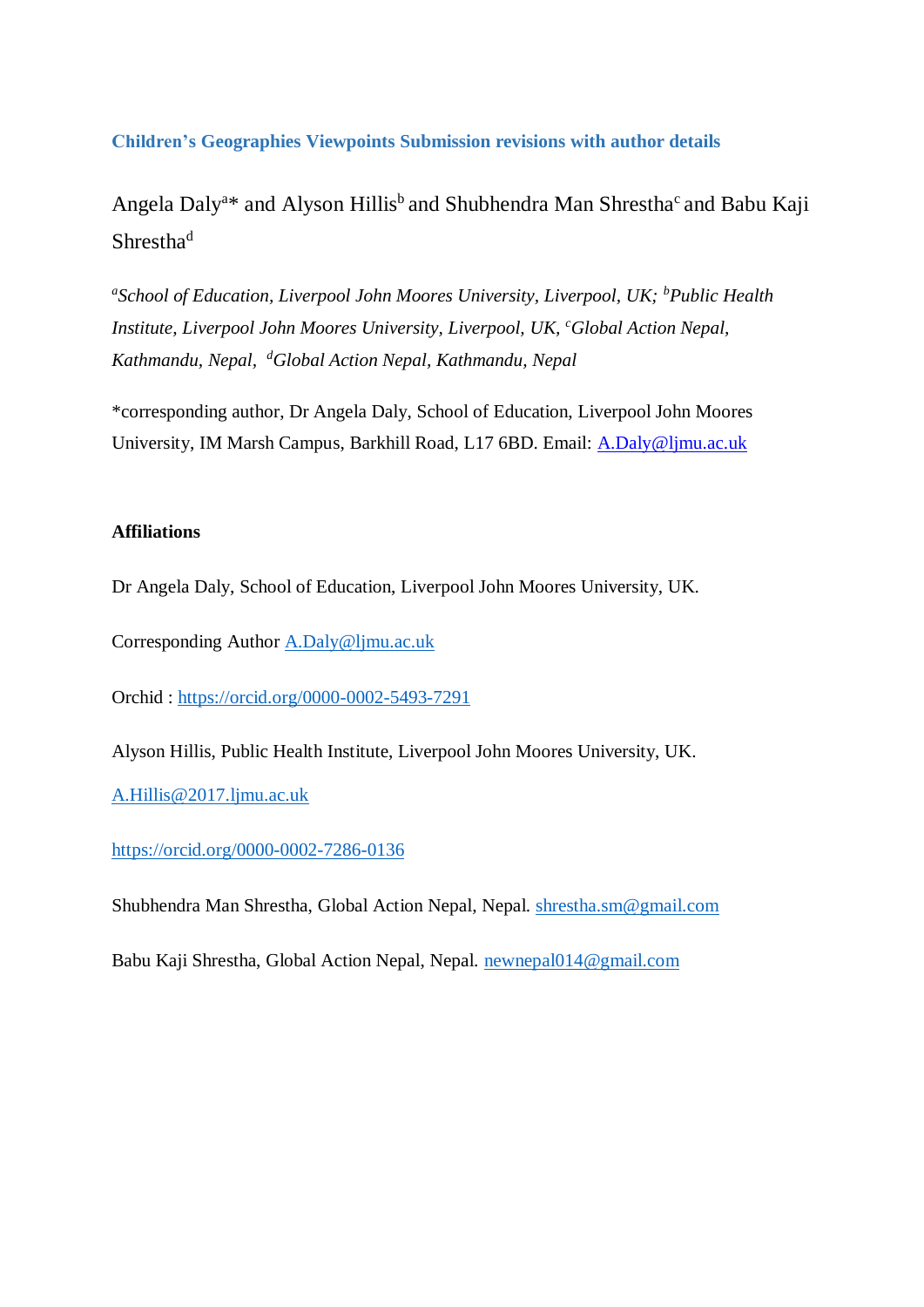**Title**

Breaking the child labour cycle through education: issues and impacts of the COVID-19 pandemic on children of in-country seasonal migrant workers in the brick kilns of Nepal

#### **Abstract**

This viewpoint offers a commentary on the status of Nepalese children of migrant workers in the brick kilns of the construction industry and the potential impacts of COVID-19 on their lives. The paper identifies a temporal cycle of movement in the life of a child from a migrant working family with the variances that need to be taken into consideration by stakeholders to tackle child labour, and to reduce risks to children of migrant workers posed by the current pandemic. It draws on the education and emergencies literature to examine 'lessons learned' and considers key questions to ask in the time of COVID-19, especially in the education sector, to mitigate further entrenchment of exclusion of this group of children in Nepal.

# **Introduction**

The status of Nepalese children of families who seasonally migrate in-country for employment in brick kilns is precarious. Despite child labour being illegal in Nepal, children are conspicuously involved in paid and unpaid work in this hazardous occupation, and face specific barriers to engagement in education (Ministry of Education, 2015). The devastating earthquakes of 2015 increased the demand for bricks and the ensuing boom in the construction industry continues to attract families to migrate for work to the peripheries of cities and semi-urban centres. Primarily from low income households, families travel from mountain and hilly regions to work in seasonal brick kilns that spring up on the plains and Kathmandu Valley that operate from the end of the harvest in October until the July monsoons (Daly et al., 2020a). A recent report estimated that 28,000 children are now working in hazardous conditions in the brick kilns of Nepal; of these 20% are children under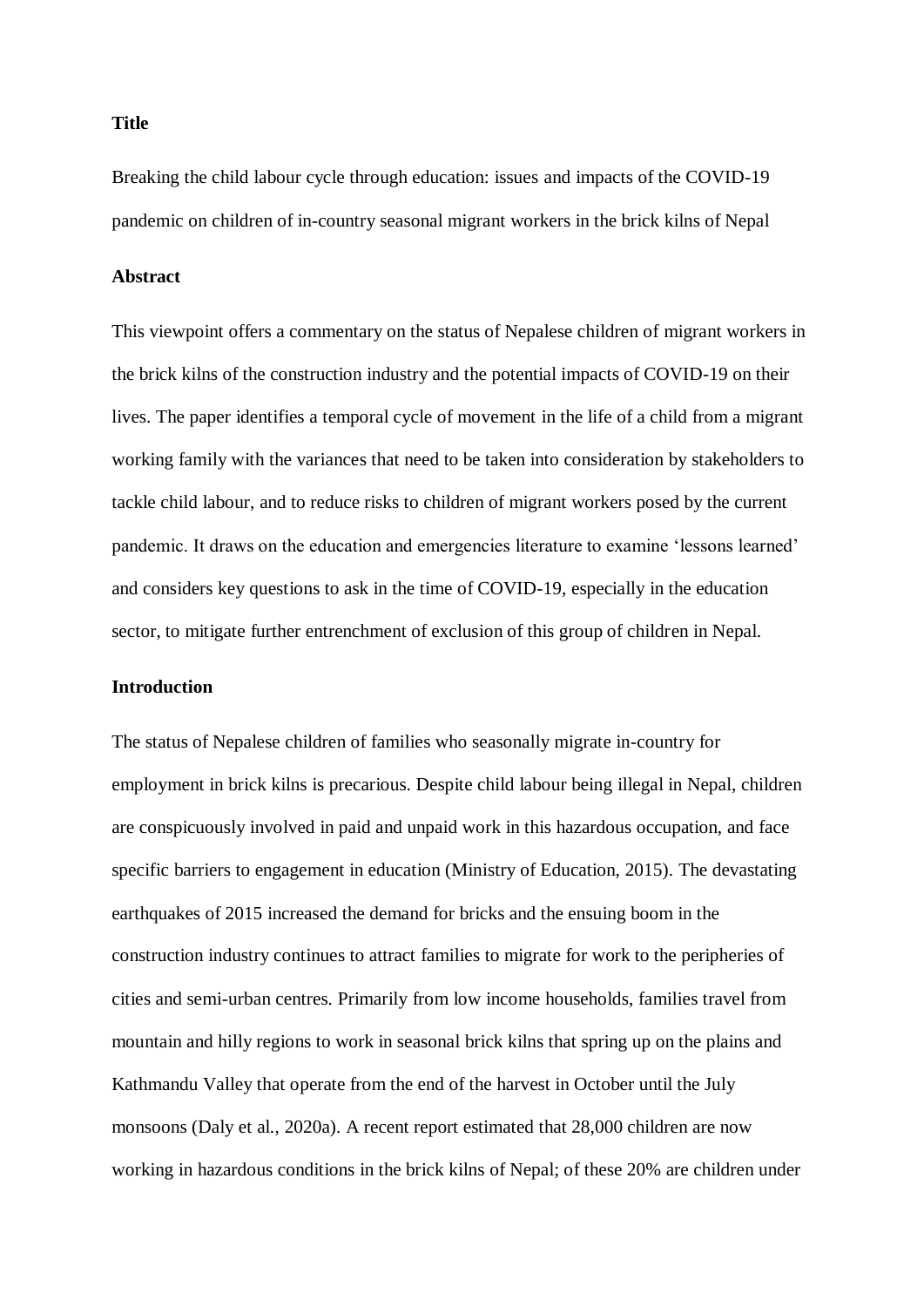the age of 16, and up to 6000 children work for more than 15 hours a day, for 7 days a week (Terre des Hommes, 2019).

Many challenges persist for children of in-country seasonal migrant workers in Nepal, which will undoubtedly be exacerbated by the current COVID-19 global pandemic. The loss of income due to closure of brick kilns, disrupted access to education and development projects, and risk of contracting COVID-19 will have immediate and long term impacts on families' livelihoods and increased vulnerabilities in children's lives (Armitage and Nullens, 2020; International Organisation on Migration, 2020a/b; International Labour Organisation/UNICEF, 2020).

This viewpoint contributes to an emerging commentary on COVID-19, child labour and migration, and to the research field on the role of education in emergencies.

#### **Parental migration for employment in brick kilns**

Families that migrate within Nepal to work in brick kilns do so for economic reasons as they predominantly originate from poorer communities and are lower skilled. Due to poverty and low parental engagement with the education system, children of migrant workers are more likely to enter into brick kiln labour, with little opportunity or expectation to attend school (Sharma & Dangal, 2019). Child migration with families and their risk to engagement in child work as paid or unpaid labour is a long-established economic necessity. In many lowincome countries, governments and international and national non-governmental organisations (I/NGOs) use educational interventions to support the wellbeing of children in migrant families and, in particular, to challenge the worst forms of child labour (Larmar et al., 2017; Brown, 2012). In Nepal, differences in attitudes towards education lie the socioeconomic status of families as well as embedded culture, traditional and familial dynamics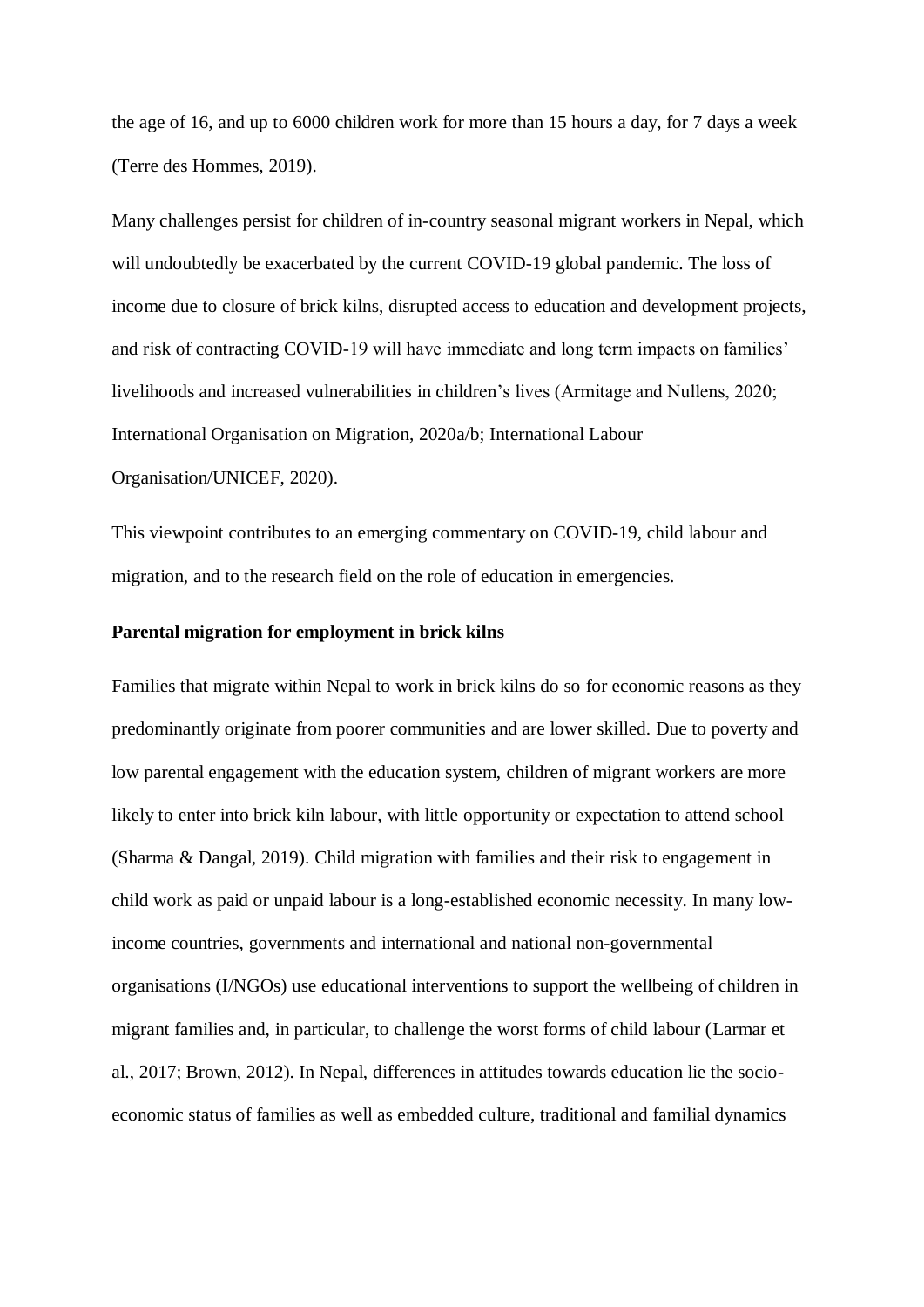while political and societal views influence educational policy and practice (Acharya and Yoshino, 2010).

From a review of the literature (Daly et al., 2020a; Daly et al., 2020b) we have identified a temporal cycle of movement in the lives of many children from migrant working families who seasonally migrate for work in the brick kilns of Nepal (see Figure 1 below). While movement is not a continuous cycle, from the point of parental decision to migrate for work children's lives change along a pattern of experience that includes being left behind/migrate, to enter brick kiln work/work in the household and ultimately for many children dissociation with education (Daly et al., 2020a; Daly et al., 2020b; Sharma and Dangal, 2019).

#### [Insert here Figure 1: The cycle of child labour in migration]

Undoubtedly there are variances between different children, ages of children, families and societies. In addition, the extent of children's inclusion in decision making in migration is not well understood nor their perspectives well represented in research (Alipio, 2015; Dobson, 2009). However, numbers 1 to 5 in Figure 1, discussed below, represent a few of the variances of experiences of education, as well as noting exceptions for some children, that need to be taken into consideration by researchers, decision makers and organisations when tackling the cycle of child labour due to parental migration to brick kilns.

#### *1. Children migrate with their family*

In Nepal, poor and low-skilled families are inclined to travel within the country, often seasonally, and to travel as a whole family to the destination of the workplace. The poorest families may be less concerned for their children to enter into education in the new settlement area of the brick kilns as they have need for them to contribute to the household by looking after younger children or household work (Sharma and Dangal, 2019). There are exceptions in that if children move to large urban centres such as Kathmandu where future alternative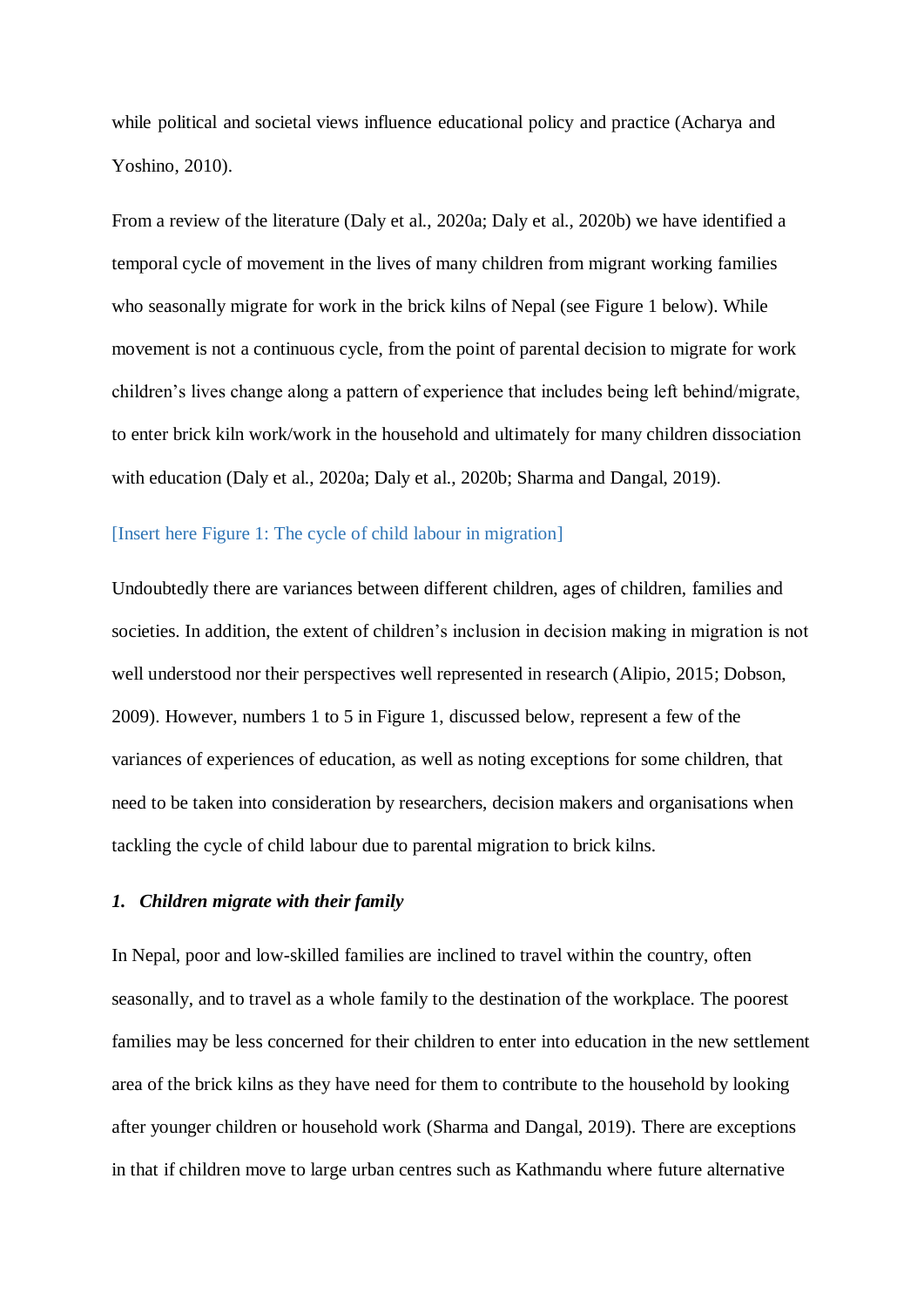work prospects are higher for children, child labourers are encouraged to attend school or other informal educational programmes (Terre des Hommes, 2019; Save the Children, 2016).

#### *2. Left-behind children and remittances*

Some migrating parents chose to leave their children with wider kinship groups in villages (Acharya and Yoshino, 2010). The role of these 'left-behind' children, regardless of age, is to fill the domestic void left by their parents. This tends to be the case for young girls, disabled children, children from poorer families, and those that reside in remote parts of Nepal. Parents who have left their children to find work may have increased incomes, and send money home for their children's education. Migrant workers' remittances and resulting increase in spending on children's health and education, are shown to reduce the likelihood of child labour (Sharma and Dangal, 2019). However, children of parents that do not have surplus income to send as remittances, also tend to take up seasonal migration employment as they grow up, setting up intergenerational patterns of migration for low skilled work. This is shown through the young age of and low levels of education obtained by current workers in brick kilns (Adhikari and Deshingkar, 2015).

#### *3. Children enter brick kiln work*

Children that migrate with their family to brick kilns are more prone to enter into child labour, due to their household's financial situation (Sharma and Dangal, 2019). A cycle of deprivation is reinforced by an absence of education (Brown, 212). Child labour entraps children into a cycle of poverty through diminishing rights and time for education, physical and mental health impacts of long hours of work, and limited access to educational provision. The nature and intensity of the work carried out by child labourers impacts on the child's health, access to and benefit from education (International Labour Office and Understanding Children's Work, 2010). Successful interventions improve access to education by placing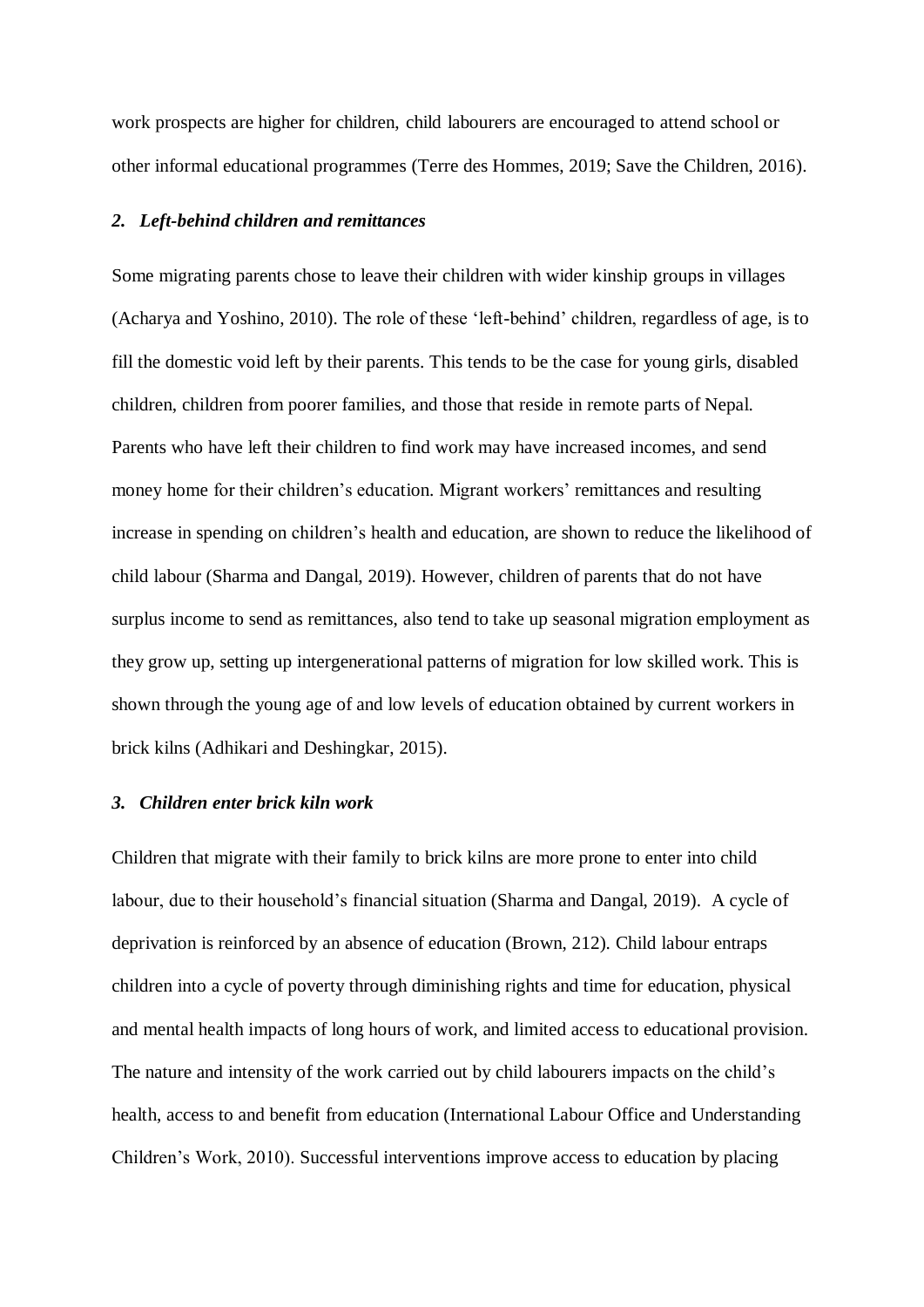facilities closer to the work place, workers' accommodation, or creating 'mobile' schools (Larmar et al., 2017). The INGO, Terre des Hommes has worked with owners of brick kilns in Nepal on a 'Code of Conduct' to stop children under-16 working, and all children including those older than 16, to have greater access to education (Terre des Hommes, 2019). Through encouraging demand for and acceptability of education among the community, along with easier access, these types of interventions encourages parents through social pressure and also forces employers to support the education of children.

### *4. Children remain in the household*

Children who migrate with families or who are left-behind engage with household work to support their family. This includes childcare of younger children, growing food, cooking and cleaning while parents are at work. Across the country 30.2% of children aged 0-59 months are left in the care of another child younger than 10 years old (UNICEF, 2016). Children also support their parents' work in the brick kilns, informally and without pay, by gathering bricks for counting or transporting bricks to trucks. As parents are paid per brick produced, this informal child labour means brick quota targets are met and household income secured (Sharma and Dangal, 2019). Disabled children are more likely to work in the household and miss out on education. The long hours of children's household responsibilities impact on their regular engagement with school (Terre des Hommes, 2019; Save the Children, 2016).

# *5. Dissociation with education*

The age in which children either migrate with their families for work or are left-behind by their families, impacts on children's dissociation with education. Among seasonal migrant workers in brick kilns, parental attitudes towards education is based on need, with basic literacy and numeracy skills deemed sufficient. In addition, children's desire for education changes as they mature and get drawn into work in the brick kilns (Sharma and Dangal,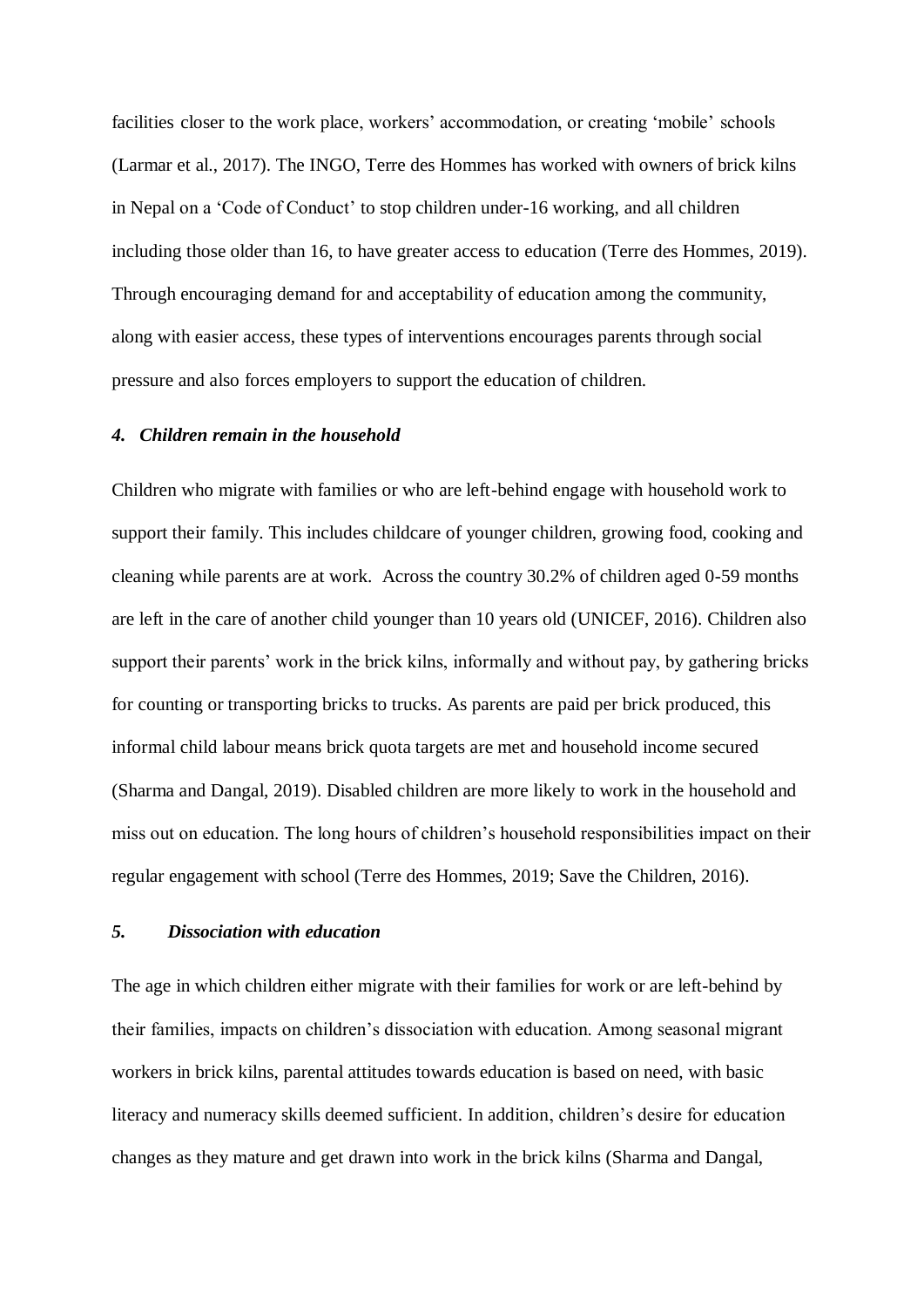2019). Distinctions should be made between out of school child labourers to include 'nonschool entrants (i.e., children never entering school), late entrants (i.e., children not yet enrolled but who eventually will be) and those who are early school leavers'. Children who attend school intermittently, repeat years or are older when they start school are less likely to finish their basic education (International Labour Office and Understanding Children's Work, 2010, p. 42).

#### **Impacts of COVID-19 on children of migrant workers**

Emerging briefings on the specific impact of COVID-19 on children of migrant workers note the impacts of the shutdown of schools, pressures on development projects to meet the needs of children, and that children are at an increased risk of child labour (Armitage and Nellums, 2020; Terre des Hommes, 2020; International Labour Organisation/UNICEF, 2020).

Rapid reviews concerned with migration in the South Asia region present an overview of the impact of COVID-19 on international migrant workers highlighting implications for those from low-income countries (International Organisation on Migration, 2020a). The reduction of international remittances and status of Nepalese workers returning from high-income countries has been discussed in the Nepalese press (Regmi, 2020). Loss of income due to lockdown and travel restrictions will also be keenly felt by low-income, in-country seasonal migrant workers as they are less likely to have savings and more likely to have employment related debts (Sharma and Dangal, 2019; Migration Health South Asia Network, 2020). Seasonal migrant workers in Nepal are often lower-skilled and many are landless relying on rented parcels of land to grow food. They lack access to social protection and health and welfare safety nets, and have limited social capital to support families. Financial implications of COVID-19 increases the risk of household poverty and exposure to exploitation (International Organisation on Migration, 2020a/b). In turn, extreme household poverty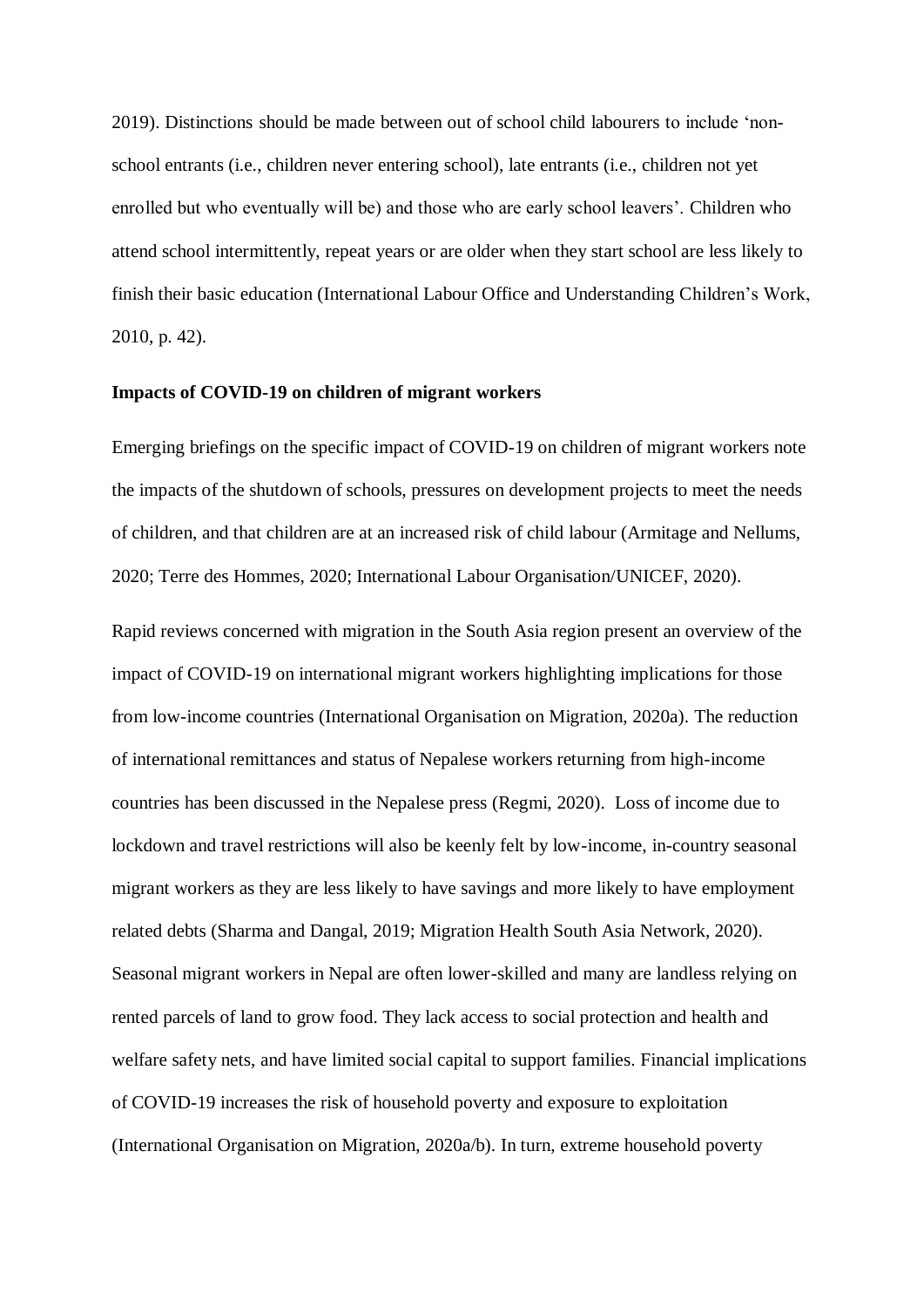increases the risk of child trafficking and child labour, with further exploitation for those children working in hazardous conditions including increased vulnerabilities to COVID-19 (International Labour Organisation/UNICEF 2020; World Bank, 2020).

In common with many countries experiencing the pandemic, the Ministry of Education in Nepal have implemented a number of strategies for continuing education. These include: online learning portals, local planning at Education Cluster municipality level, printed learning activity booklets, radio, television and internet materials. Socially distanced teacher training supports teachers in new ways of remote teaching. Guidelines identify five groupings of students in relation to accessingremote provision including: students with no online access, students with radio access, students with TV access, students with computers but no internet access, and students with computers and internet access (Gautam, 2020). Significant challenges remain for the poorest children, disabled children, children of migrants and those less likely to be engaged with education before the pandemic (Gautam, 2020; Ministry of Education, United Nations Children's Fund and United Nations Educational, Scientific and Cultural Organization, 2016).

# **Education in emergencies? Lessons learnt from post-earthquake Nepal that can be applied to COVID-19 responses**

There is much to learn from research on education and emergencies including from the immediate and reconstruction responses post-2015 earthquakes in Nepal, that can be applied to the current situation following COVID-19. UNICEF advocates integration of planning for education in programmes in areas of instability as preparedness rather than reaction and schools as safe spaces for children (UNICEF, 2020). The complexities of rights to education, politics and politicisation of education and entrenched socio-economic and cultural inequalities are backdrops to education in emergencies (Pherali, 2019). Women and girls, and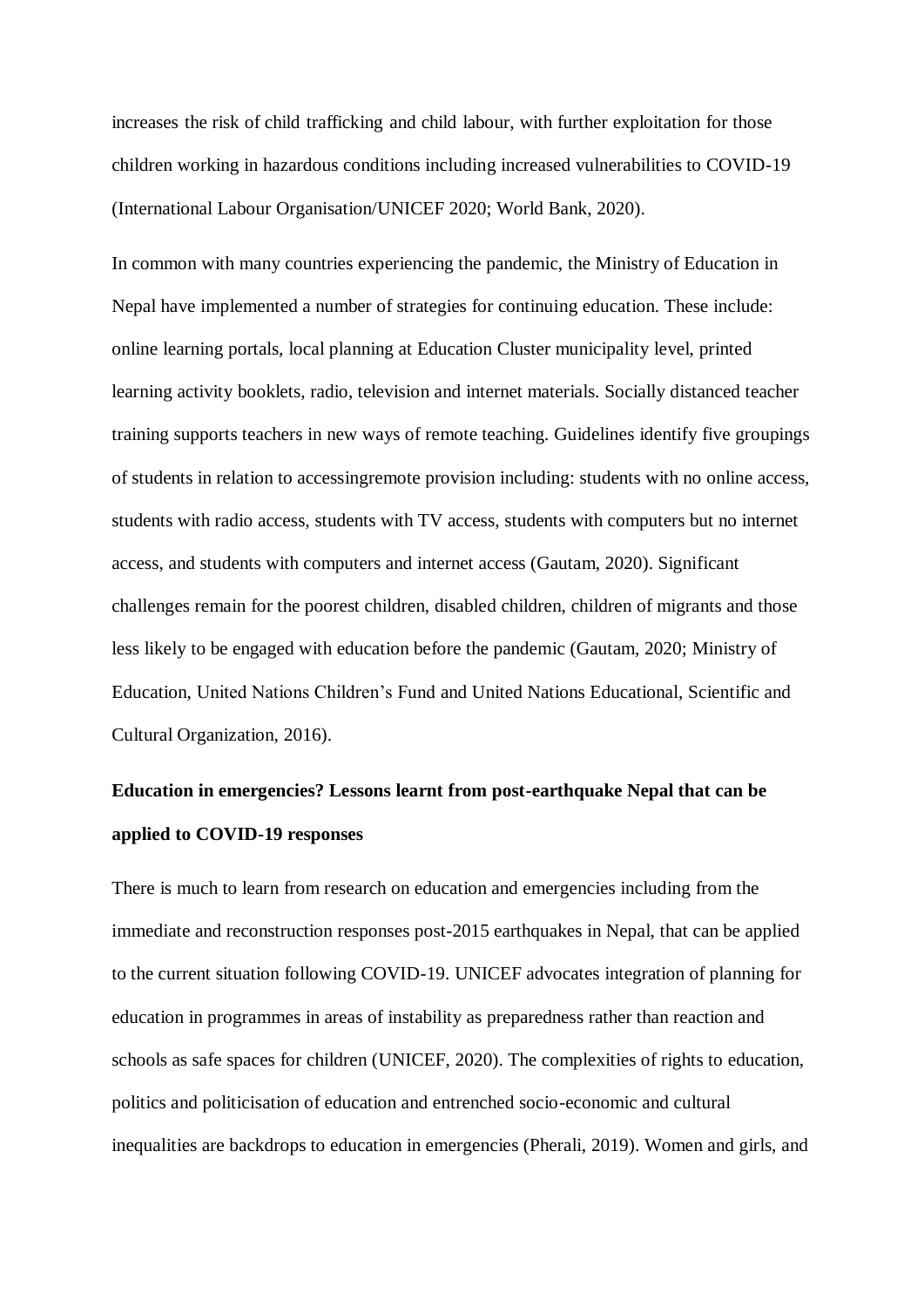those with disabilities are at risk of increased sexual violence during emergencies and the specific situation of migrant women needs to be taken into account (Standing et al. 2016; Bista et al. 2018). Alongside ensuring safe access to education during emergencies it is also important to consider the role of the teacher in developing opportunities for learning and in providing a constant or new sense of belonging for migrant children (UNICEF, 2020; Pherali et al. 2020).

Inequalities in education are intensified by emergencies. The global challenge of COVID-19 impacts on the poorest groups in society, who have limited access to digital technologies, lack social protection and who endure socio-economic pressures that exacerbate education, health, and well-being inequalities for families and children. Children of migrant workers and especially those engaged in the brick kilns of the construction industry in Nepal require specific attention in order to mitigate entrenchment of existing inequalities. Current rapid reviews on the impact of COVID-19 on migrating families offer little education focused recommendations beyond 'maintaining children's access to education and health services' (International Organisation on Migration,  $12<sup>th</sup>$  May, 2020, p.4). However, the reality of migrant children's lives is that their access to education and health services is neither equal, guaranteed nor stable.

The joint report by the International Labour Organisation and UNICEF (2020) on child labour stresses the need for urgent and combined action to tackle the impacts of COVID-19 on children who work and those at risk of exploitation. It is clear that children of seasonal migrant workers employed in the hazardous brick kiln industry of Nepal, or have significant roles in household economies, are also a neglected group in this exacerbating context of COVID-19 (Terre des Hommes, 2020).

### **Conclusion**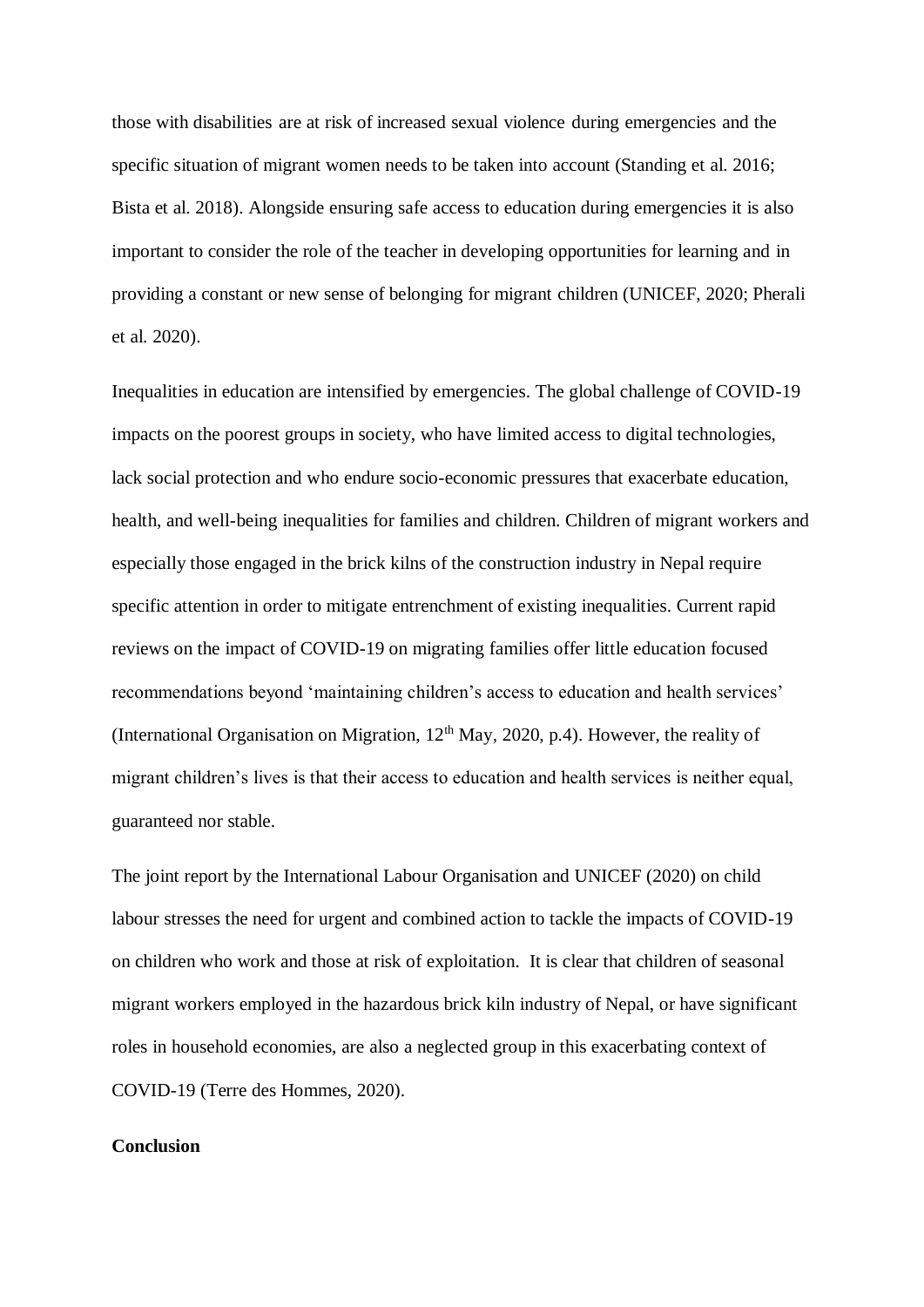Based on these findings, and drawing on Figure 1 of the cycle of movement in children's lives due to parental migration, we encourage policy makers, stakeholders and practitioners to consider the role of education in responses to COVID-19. We suggest that alongside identifying the current status of migrating adults, the following conditions in children's lives and engagement with education should be understood and inform action. Firstly, children's situation with regard to whether they have travelled with family members or are 'left-behind' should be considered, and in each circumstance identify what education, health and welfare supports are present (stages 1 and 2 of Figure 1). Following this, the age-specific risks for children remaining in the household for domestic purposes, or being drawn into external employment, as well as the level of education and access to school children have, should be established (stages 3 and 4). Finally, it should be ascertained if and when children have disassociated from education altogether (stage 5), and what exploitative child labour and or child trafficking risks require mitigation and child safeguarding action. These three core responses are demonstrated in Figure 2 below.

[Insert here Figure 2: COVID-19 response for left behind and working children in migrant families]

As suggested in Figure 2 above, key questions to ask about the status of left behind and working children in migrant families would provide an informed education response. In addition, we also offer the following recommendations for consideration. A rapid review in Nepal is needed on the impacts of the COVID-19 lockdown and increased vulnerabilities to poverty, educational exclusion, poor health and increased risk of contracting COVID-19 of children of in-country seasonal migrant workers of brick kilns. Furthermore, coordinated action planning at municipality level is needed to lessen the impact of a potential backwards trend on prior progress in reducing child labour in Nepal. Government and I/NGOs have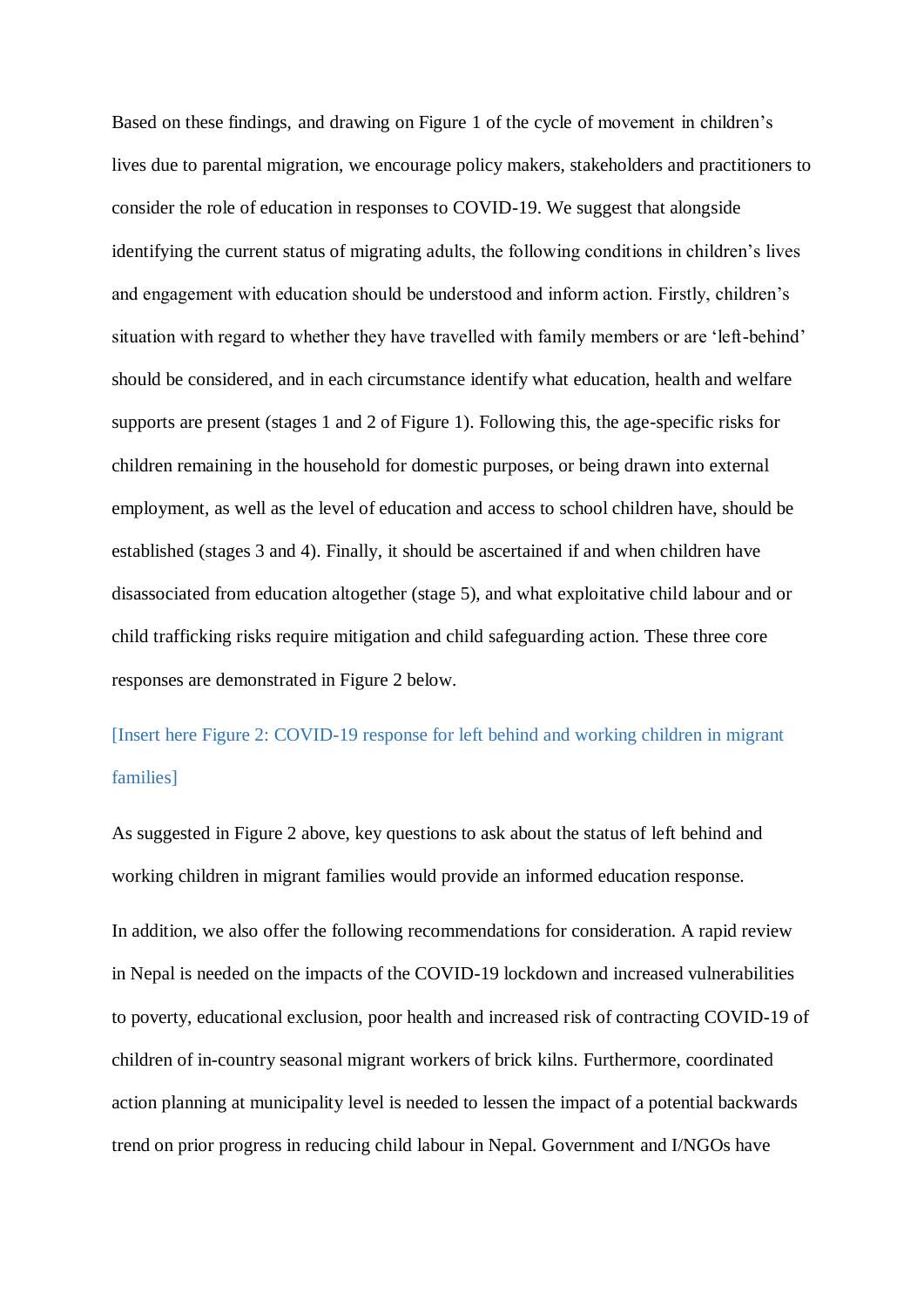considerable post-earthquake experiences of multi-agency responses to act in a coordinated way to increase the social protection and welfare of this group of children during this time of considerable risk (Gautam, 2020; Standing et al., 2016).

Children's voices are often excluded from research and notwithstanding the challenges to speak with children living at brick kilns, efforts should be made to make views of children and their families known (Sharma and Dangal, 2019; Alipio, 2015; Dobson, 2009). Safe, Covid-secure, mechanisms to expand interdisciplinary empirical research specifically with children of seasonal in-country migrant workers in brick kilns should inform action. Understanding children's views on seasonal migration, their experiences of education, their own contributions to household economic stability, access to welfare and exposure to risks are important in developing multi-agency approaches where education is seen as part of the solution, rather than a separate entity.

In summary, in considering the implications of children's movement when parents migrate for work, ensuring access to education for children in vulnerable situations (Sustainable Development Goal 4.5) remains key, we believe, to protecting the lives and promoting positive development of children of migrant workers in brick kilns in Nepal during these unprecedented times.

#### **References**

Acharya, S., & Yoshino, E. (2010). Determinants of the migration flows from Nepalese villages. In *Employment and Labor Issues: Unemployment, Youth Employment and Child Labor* (pp. 69-88). Nova Science Publishers, Inc. https://www.scopus.com/inward/record.uri?eid=2-s2.0- 85060446631&partnerID=40&md5=f8e98c1054ae1af0732c4ad27f3a53a8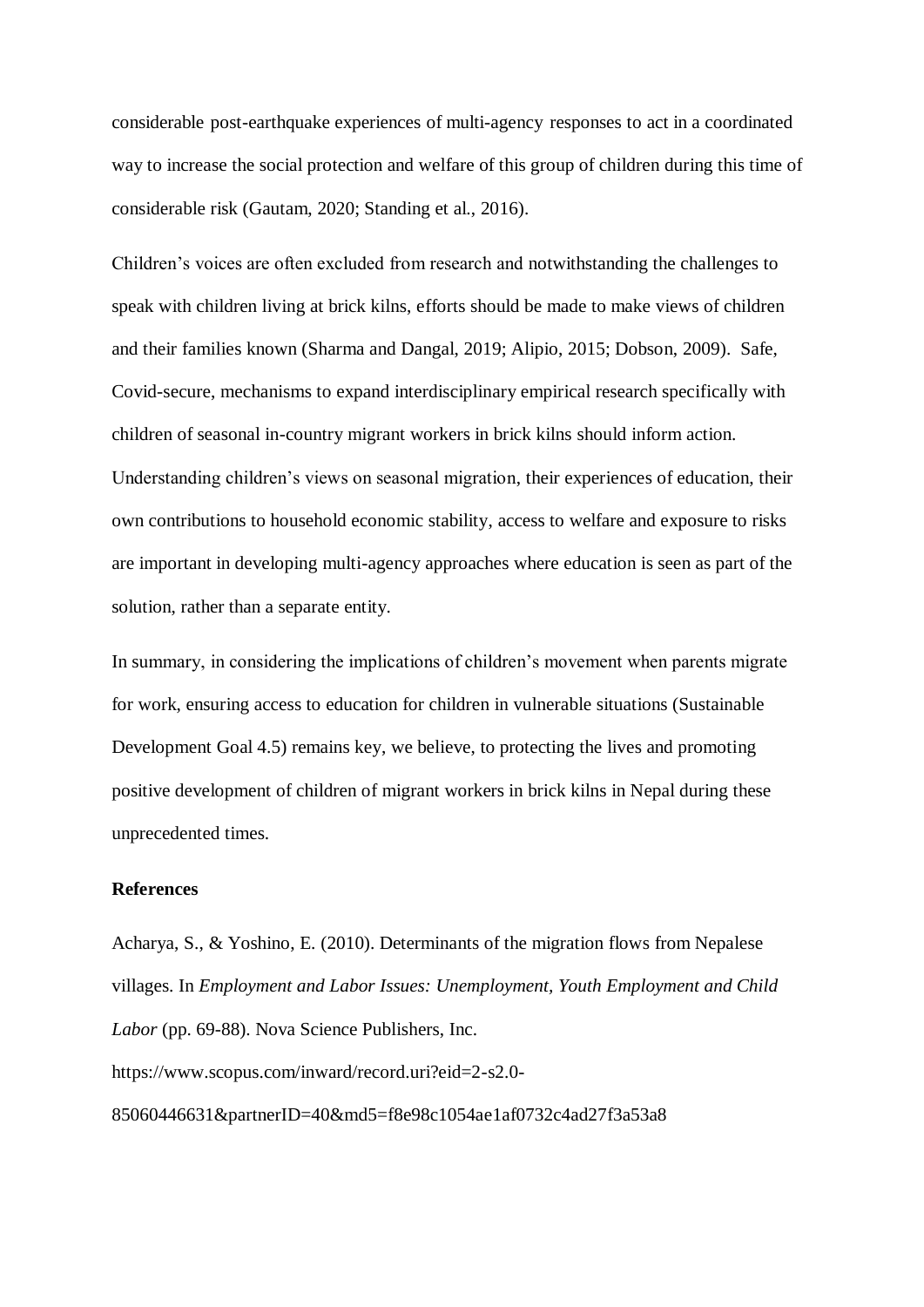Adhikari, J., & Deshingkar, P. (2015). *How Migration into Urban Construction Work Impacts on Rural Households in Nepal.*

[https://assets.publishing.service.gov.uk/media/57a08992e5274a31e000015e/WP27\\_Adhikari](https://assets.publishing.service.gov.uk/media/57a08992e5274a31e000015e/WP27_Adhikari_Deshingkar_2015.pdf) [\\_Deshingkar\\_2015.pdf](https://assets.publishing.service.gov.uk/media/57a08992e5274a31e000015e/WP27_Adhikari_Deshingkar_2015.pdf)

Alipio, C., Lu, M.C.W. and Yeoh, B.S.A. (2015). Special Section Editorial: Asian Children and Transnational Migration. *Children's Geographies.* 13:3, 255-262, DOI: 10.1080/14733285.2015.1025944

Armitage, R. and Nellums, L. B. (2020). *Considering inequalities in the school closure response to COVID-19.* The Lancet: Global Health. Published Open Access March 26<sup>th</sup> 2020 [https://doi.org/10.1016/S2214-109X\(20\)30116-9](https://doi.org/10.1016/S2214-109X(20)30116-9)

Bista, S.B., Khatri, R., Simkhada, P. and Ross-Houle, K. (2018). *Nepal's Response to Earthquake 2015: Experience of Emergency Responders and Humanitarian Assistance providers in Inclusive and Accessible Humanitarian Assistance Delivery National Federation of the Disabled Nepal.* Kathmandu: Nepal

Brown, G. (2012). *Child Labor & Educational Disadvantage – Breaking the Link, Building Opportunity: A Review by Gordon Brown*. [https://gordonandsarahbrown.com/wp](https://gordonandsarahbrown.com/wp-content/uploads/2012/12/Child-Labour-US-English.pdf)[content/uploads/2012/12/Child-Labour-US-English.pdf](https://gordonandsarahbrown.com/wp-content/uploads/2012/12/Child-Labour-US-English.pdf)

Daly, A., Hillis, A. Shrestha S.M. and Shrestha, B.K. (2020a). Bricks in the wall: A review of the issues that affect children of in‐country seasonal migrant workers in the brick kilns of Nepal. *Geography Compass.* Vol.14, Iss. 12.

<https://onlinelibrary.wiley.com/doi/10.1111/gec3.12547>

Daly, A., Hillis, A. Shrestha S.M. and Shrestha, B.K. (2020b). Children's migration to brick kilns in Nepal: a review of educational interventions and stakeholder responses to child labour. *Vulnerable Children and Youth Studies.* [online 27 Dec 2020]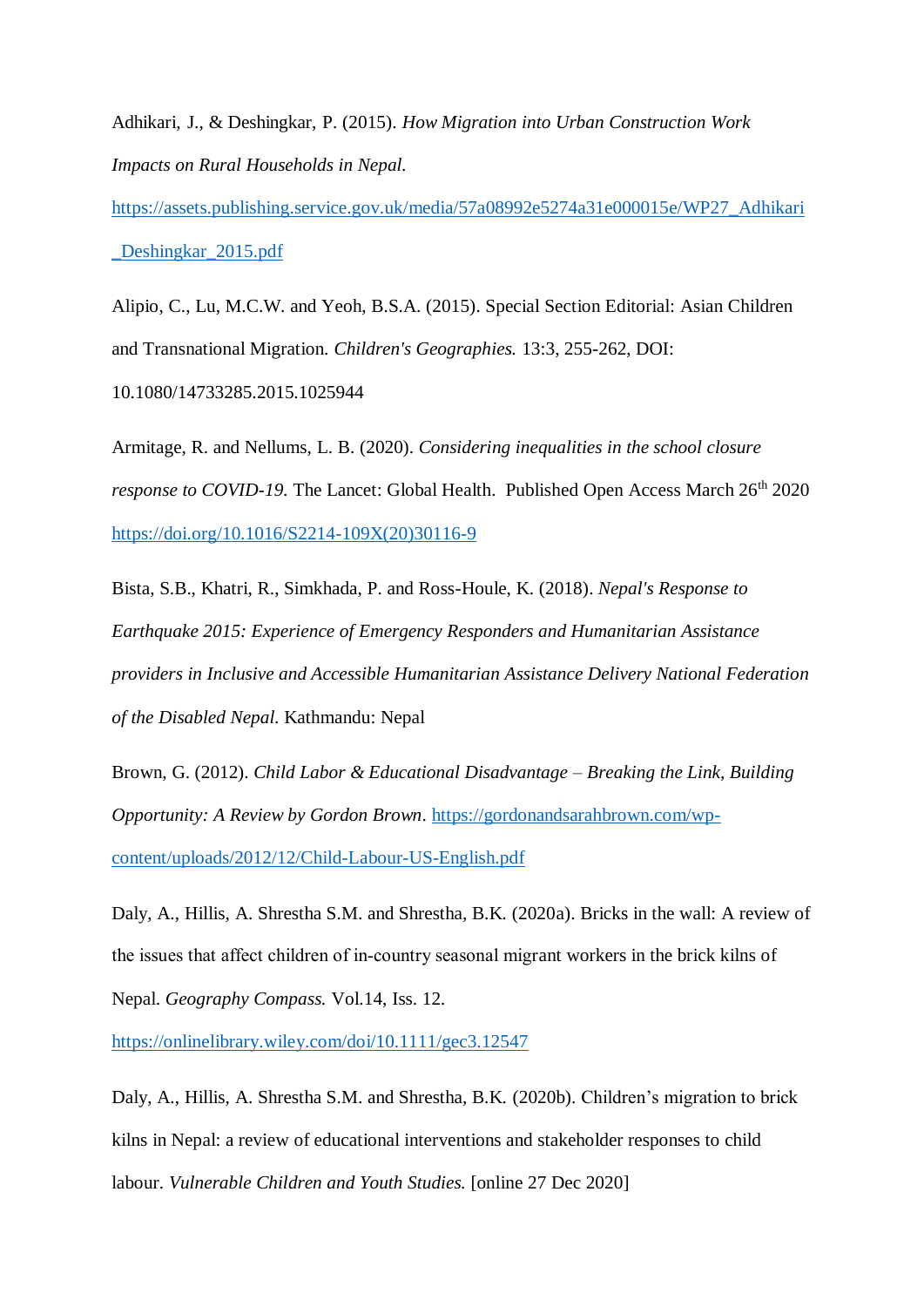<https://www.tandfonline.com/doi/abs/10.1080/17450128.2020.1867334>

Dobson, M.E. (2009). Unpacking children in migration research. *Children's Geographies*, 7- 3, 355-360. DOI: 10.1080/14733280903024514

Gautam, G. (2020). *Education and Covid-19 in Nepal: current status and challenges.* British-Nepal Non-Governmental Organisations network (BRANNGO webinar 18<sup>th</sup> July, 220, Available at:<http://www.branngo.org.uk/>

International Labour Office and Understanding Children's Work (2010). *Joining Forces against Child Labour: Interagency Report for The Hague Global Child Labour Conference of 2010*. Geneva: International Labour Office

<http://www.ilo.org/ipecinfo/product/download.do?type=document&id=13333>

International Labour Organisation/UNICEF (2020). *Covid-19 and child labour: A time of crisis, a time to act.* ILO/ UNICEF, 12<sup>th</sup> June New York/Geneva <https://www.unicef.org/reports/covid-19-and-child-labour-2020>

International Organisation on Migration (2020a). *COVID-19 Analytical Snapshot #46: Economic Impacts on Migrants UPDATE: Understanding the migration & mobility implications of COVID-19. 29th May 2020.* International Organisation on Migration: UN Migration

<https://www.iom.int/migration-research/covid-19-analytical-snapshot>

International Organisation on Migration (2020b). *Migration-related Socioeconomic Impacts of Covid-19 on Developing Countries: Issue Brief 12th May 2020.* International Organisation on Migration: UN Migration

[https://www.iom.int/sites/default/files/documents/05112020\\_lhd\\_covid\\_issue\\_brief\\_0.pdf](https://www.iom.int/sites/default/files/documents/05112020_lhd_covid_issue_brief_0.pdf)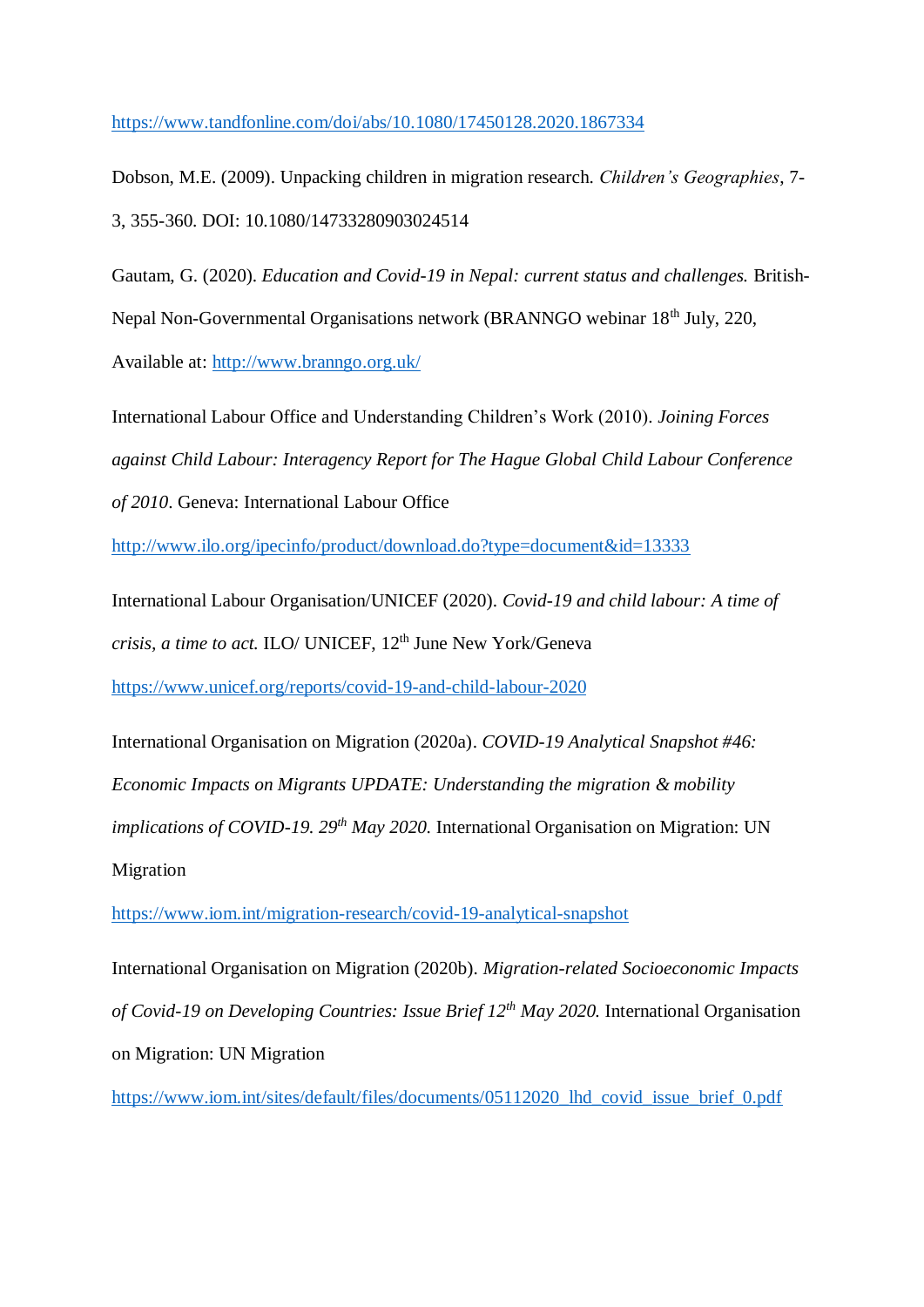Larmar, S., O'Leary, P., Chui, C., Benfer, K., Zug, S., & Jordan, L. P. (2017). Hazardous child labor in Nepal: The case of brick kilns. *Child Abuse and Neglect*, 72, 312-325. <https://doi.org/10.1016/j.chiabu.2017.08.011>

Migration Health South Asia Network (2020). *Neglect of low-income migrants in covid-19 response, British Medical Journal, Opinion, 29th May 2020.*

[https://blogs.bmj.com/bmj/2020/05/29/neglect-of-low-income-migrants-in-covid-19](https://blogs.bmj.com/bmj/2020/05/29/neglect-of-low-income-migrants-in-covid-19-response/) [response/](https://blogs.bmj.com/bmj/2020/05/29/neglect-of-low-income-migrants-in-covid-19-response/)

Ministry of Education (2015). School Sector Reform Plan 2016-2022. Kathmandu: Ministry of Education, Government of Nepal.

Ministry of Education, United Nations Children's Fund (Unicef) and United Nations Educational, Scientific and Cultural Organization (UNESCO) (2016). *Global Initiative on Out of School Children – Nepal Country Study, July 2016*. Kathmandu: UNICEF Nepal

Pherali (2019). Education and conflict: Emergence, growth and diversification of the field, in T. Pherali and A. Magee (eds). *Education and Conflict Review Theories and conceptual frameworks in education, conflict and peacebuilding.* London: Centre for Education and International Development (CEID), University College London.

Pherali, T. Moghli, M.A. and Chase, E. (2020). Educators for Change: Supporting the Transformative Role of Teachers in Contexts of Mass Displacement. *Journal on Education in Emergencies* Volume 5, Number 2 (March 2020) [https://inee.org/resources/journal](https://inee.org/resources/journal-education-emergencies-volume-5-number-2)[education-emergencies-volume-5-number-2](https://inee.org/resources/journal-education-emergencies-volume-5-number-2)

Regmi, U. R. (2020). *Education in Emergency. The Rising Nepal Daily* 20<sup>th</sup> May 2020. Kathmandu: Nepal.<https://risingnepaldaily.com/opnion/education-in-emergency>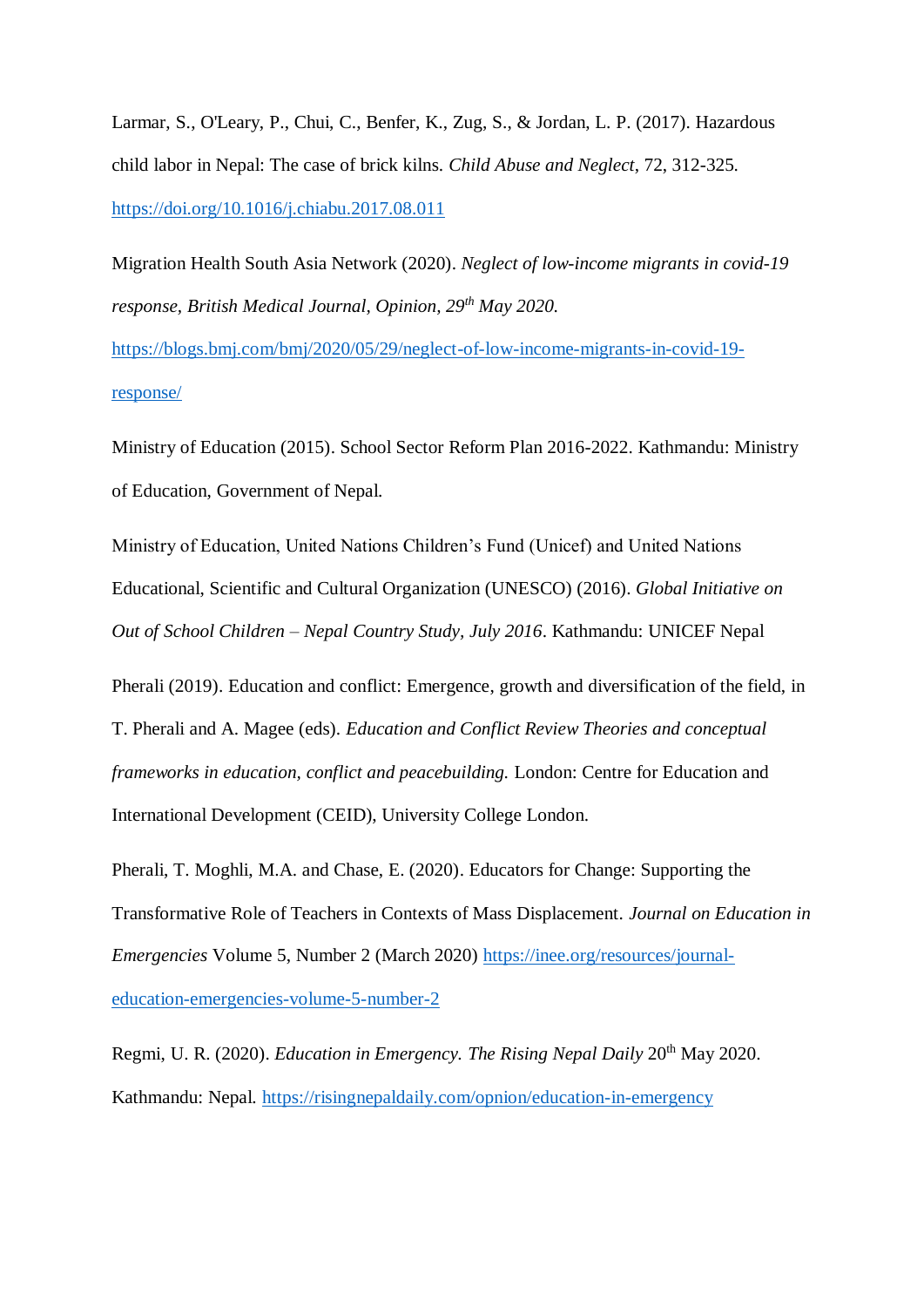Save the Children. (2016). *Protecting Children in Brick Kilns: Stories of Children and Their Families.*

[https://nepal.savethechildren.net/sites/nepal.savethechildren.net/files/library/Brick%20klinlo](https://nepal.savethechildren.net/sites/nepal.savethechildren.net/files/library/Brick%20klinlow.pdf) [w.pdf](https://nepal.savethechildren.net/sites/nepal.savethechildren.net/files/library/Brick%20klinlow.pdf)

Sharma, B., & Dangal, M. R. (2019). Seasonal child labour in Nepal's Brick Kilns: A study of its educational impact and parents' attitudes towards it. *Journal of Education and Work*, 32(6-7), 586-597.<https://doi.org/10.1080/13639080.2019.1673886>

Standing, K., Parker, S.L. and Bista, S. (2016). Grassroots responses to violence against women and girls in post-earthquake Nepal: lessons from the field. *Gender & Development*. Special Issue Violence Against Women and Girls. Vol. 24. Iss. 2.

<https://doi.org/10.1080/13552074.2016.1194562>

Terre des Hommes (2020). *Terre des Hommes warns of a dramatic increase in child labour as a result of the Cor-ona pandemic.* Press Release 12<sup>th</sup> June 2020.

[https://www.terredeshommes.org](https://www.terredeshommes.org/)

Terre des Homes (2019). *Brick Kilns in Nepal: developing a code of conduct to protect child workers.* Terre des Homes, Kathmandu. [https://www.tdh.ch/en/projects/brick-kilns-nepal](https://www.tdh.ch/en/projects/brick-kilns-nepal-code-conduct-child-workers)[code-conduct-child-workers](https://www.tdh.ch/en/projects/brick-kilns-nepal-code-conduct-child-workers) 

UNICEF (2016). *State of the World's Children: A Fair Chance*. New York: UNICEF <https://www.unicef.org/sowc2016/>

UNICEF (2020). *Education in Emergencies.* New York: UNICEF <https://www.unicef.org/education/emergencies>

World Bank (2020). *Potential Responses to the COVID-19 Outbreak in Support of Migrant Workers,* "Living Paper" Version 9 (June 2, 2020)